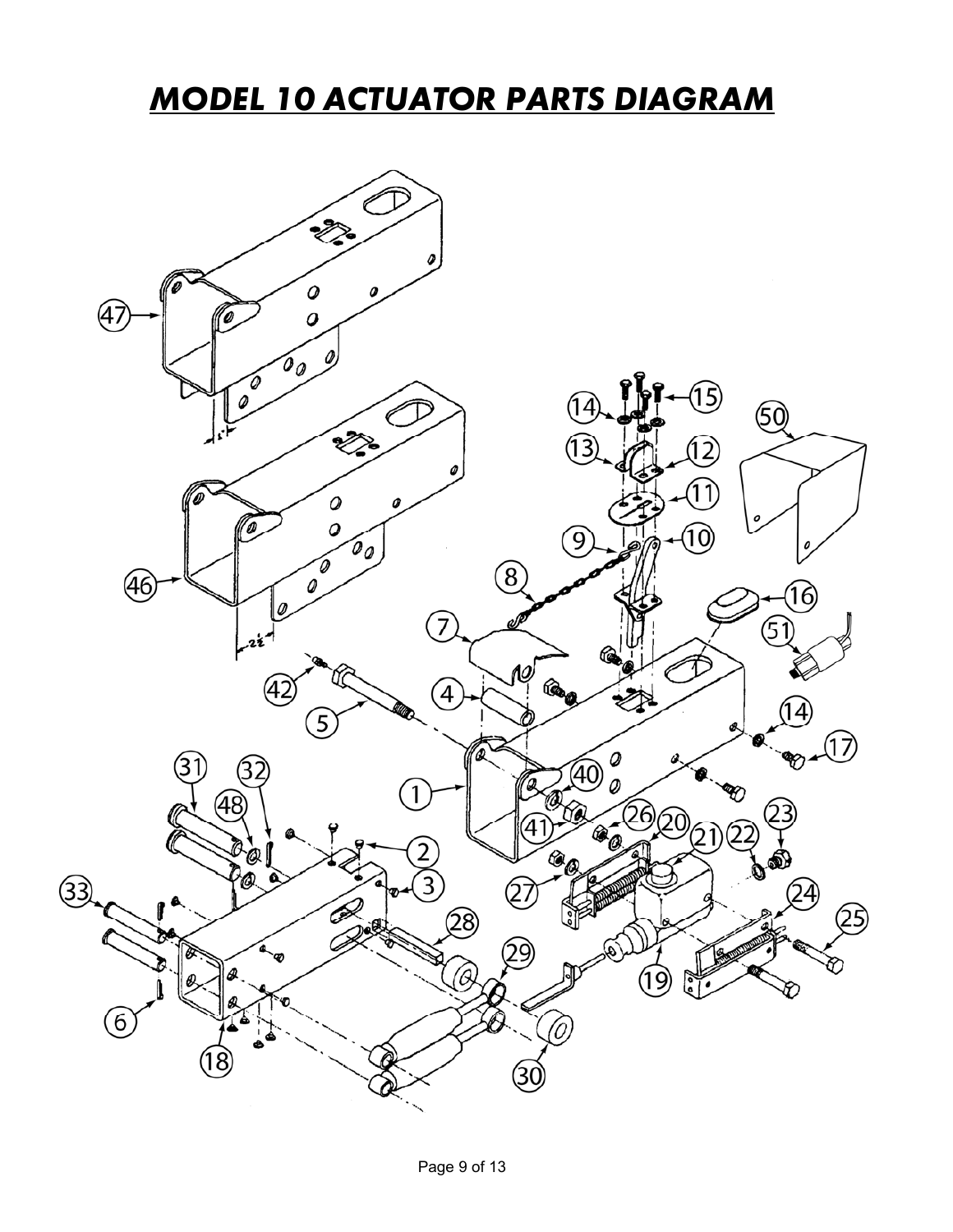# *MODEL 10 ACTUATOR PARTS LIST*

#### *(ref. Parts Diagram on page 9)*

| KEY#                    | <b>PART</b><br><b>NUMBER</b> | <b>DESCRIPTION</b>                           | <b>QTY</b>          |  |
|-------------------------|------------------------------|----------------------------------------------|---------------------|--|
| 1                       | 1601600                      | Outer case, painted                          | 1                   |  |
| $\overline{2}$          | 1020900                      | Bearing (top & bottom) .125" thick           |                     |  |
| 3                       | 1242700                      | Bearing (side) .075" thick                   |                     |  |
| $\overline{\mathbf{4}}$ | 1601900                      | <b>Front Roller</b>                          |                     |  |
| 5                       | 0828800                      | <b>Front Roller Bolt</b>                     |                     |  |
| $\,6$                   | 0799700                      | Cotter Pin 1/8" X 1"                         |                     |  |
| $\overline{7}$          | 1601800                      | <b>Front Roller Cover</b>                    | $\overline{2}$<br>1 |  |
| 8                       | 0776800                      | Breakaway Chain                              |                     |  |
| 9                       | 1055500                      | S-Hook                                       | 4<br>$\overline{2}$ |  |
| 10                      | 1054100                      | <b>Breakaway Lever Assembly</b>              | 1                   |  |
| 11                      | 1055200                      | <b>Weather Seal</b>                          | 1                   |  |
| 12                      | 1052600                      | Breakaway Lock - Left Hand                   | 1                   |  |
| 13                      | 1052700                      | Breakaway Lock - Right Hand                  | 1                   |  |
| 14                      | 0793800                      | Lockwasher 5/16" standard                    | 8                   |  |
| 15                      | 0794900                      | Bolt - Hex 5/16" -18NC x 5/8" long           | 4                   |  |
| 16                      | 1507000                      | <b>Cylinder Cover</b>                        | 1                   |  |
| 17                      | 0794800                      | Bolt - Hex 5/16" - 18NC x 1/2" long          | 4                   |  |
| 18                      | 1593300                      | Inner Slide                                  | 1                   |  |
| 19                      | 2374400                      | Master Cylinder, 1 1/4" bore, drum brake     | 1                   |  |
|                         | 4831600                      | Master Cylinder, drum, with 1209800 orifice  |                     |  |
|                         | 4747100                      | Master Cylinder, 1 1/4" bore, disc brake     |                     |  |
| 20                      | 0838800                      | Cylinder Bracket, Right Hand                 | $\mathbf{1}$        |  |
| 21                      | 1250300                      | Filler Cap (included in 2374400)             | 1                   |  |
| 22                      | 0774500                      | Gasket, for use with 1209900 orifice         | 1                   |  |
| 23                      | 1209800                      | Orifice connector, drum brake, 1/8" NPT      | 1                   |  |
|                         | 1209900                      | Orifice, drum, early type, 1/2" NF thread    | 1                   |  |
| 24                      | 0838900                      | Cylinder Bracket, Left Hand                  |                     |  |
| 25                      | 0827100                      | Bolt - Hex 3/8" - 16NC X 3" long             |                     |  |
| 26                      | 0797600                      | Hex Nut 3/8" - 16NC                          |                     |  |
| 27                      | 1255200                      | Star Lockwasher 3/8"                         |                     |  |
| 28                      | 0830100                      | Push Rod Block                               | 1                   |  |
| 29                      | 1242600                      | Damper                                       | $\overline{2}$      |  |
| 30                      | 0829100                      | <b>Rear Roller</b>                           | 2                   |  |
| 31                      | 1593500                      | <b>Master Pin</b>                            | 2                   |  |
| 32                      | 0815200                      | Cotter Pin 3/16" X 1 1/4"                    | $\overline{2}$      |  |
| 33                      | 1593400                      | Damper Pin                                   | $\overline{2}$      |  |
| 40                      | 0793700                      | Lockwasher 1/2"                              | 1                   |  |
| 41                      | 0798500                      | Hex Nut 1/2" - 13NC                          | 1                   |  |
| 42                      | 0144901                      | Grease Zerk                                  | 1                   |  |
| 46                      | 2477700183                   | Outer case, 2.5" offset mtg channel, plated  | 1                   |  |
|                         | 2477700317                   | Outer case, 2.5" offset mtg channel, painted | 1                   |  |
| 47                      | 2478200                      | Outer case, 1" offset mtg channel, plated    | 1                   |  |
|                         | 1685500                      | Outer case, 1" offset mtg channel, painted   | 1                   |  |
| 48                      | 1861900                      | Nylon Washer                                 | $\overline{2}$      |  |

\* = not shown